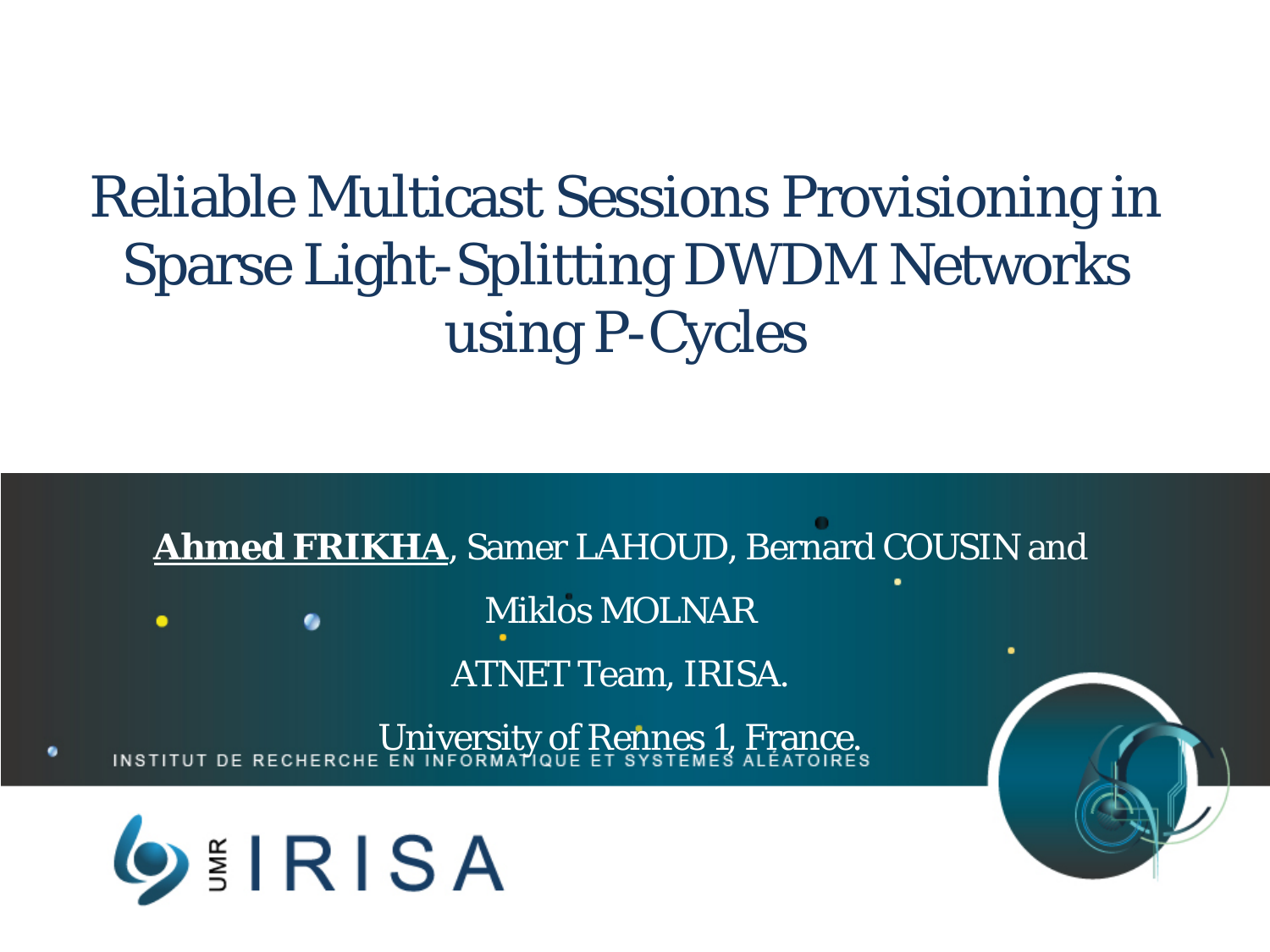### Introduction

- $\triangleright$  DWDM networks allow hundreds of wavelengths to be multiplexed into one single fiber.
	- A Node or Link failure could disrupt several communications.



- $\triangleright$  In Multicast traffic:
	- One single node or link may carry the traffic to multiple destinations.



**Survivability is a crucial task for multicast traffic.**

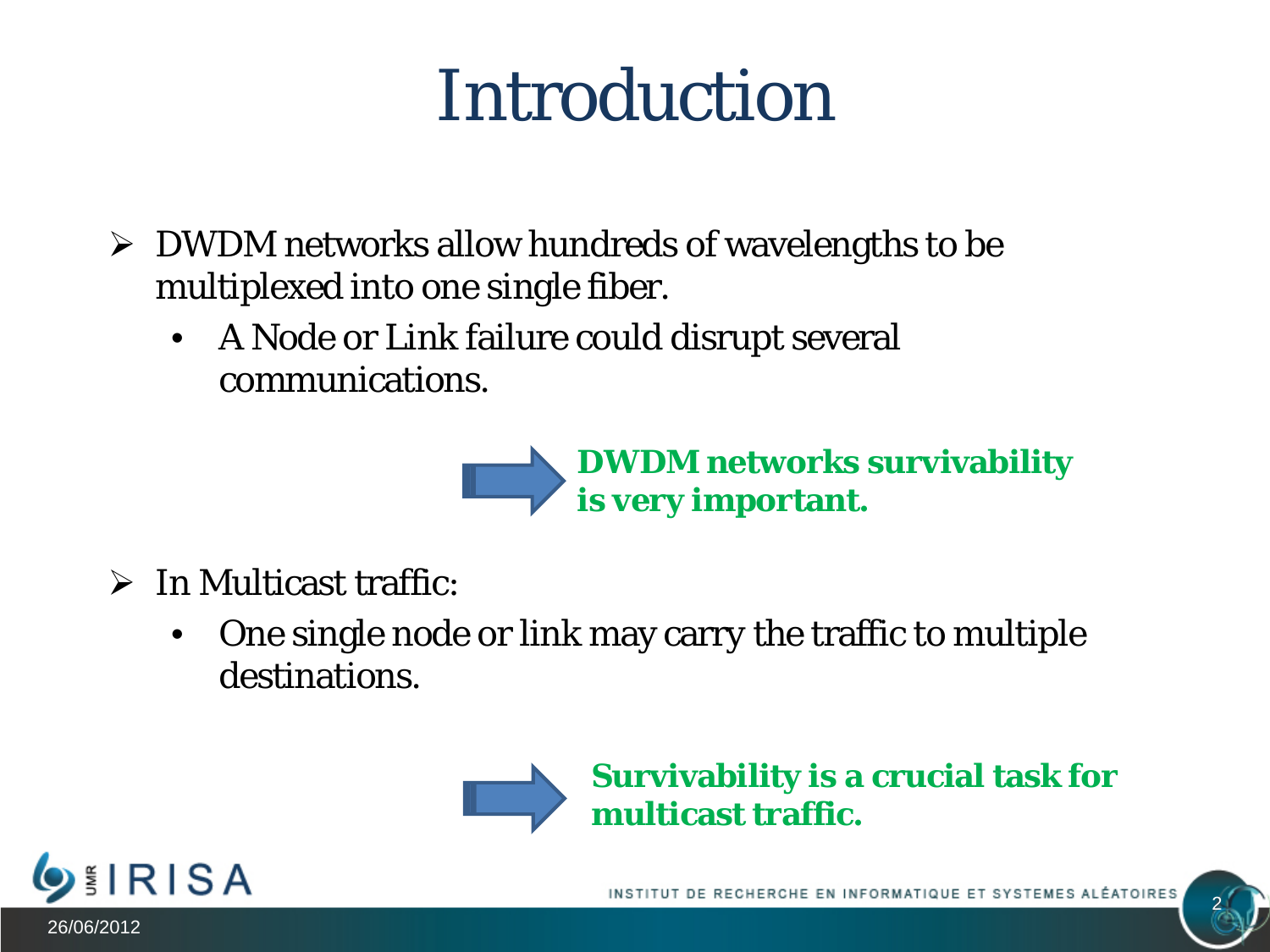### Problem Statement

- $\triangleright$  Problem:
	- **Node** and **link** failure recovery for dynamic **multicast** traffic in **sparse light-splitting** DWDM networks.
- $\triangleright$  Challenges:
	- **Sparse light-splitting** constraints:
		- Avoiding **Multicast Incapable** (MI) nodes.
		- Ensuring **wavelength continuity**.
	- **Efficient** use of the network capacity.
	- **Fast** restoration time.



**P-Cycles (pre-configured protection cycles) protection approach.**

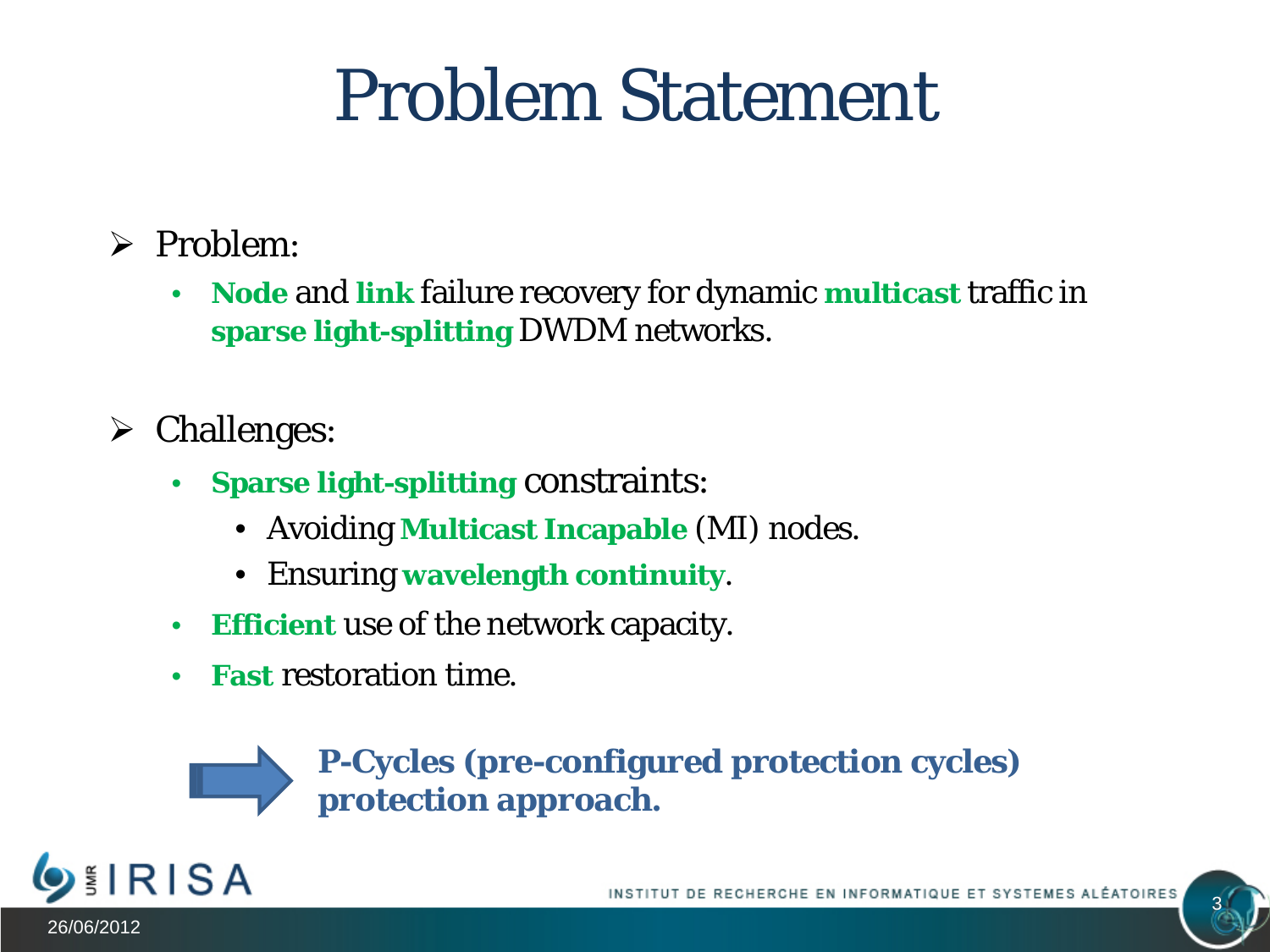# P-Cycle Protection Approach

#### A p-cycle:

- **Pre-configured** closed path
- **Reserved** capacity
- Network protection strategy:
	- **Links**
	- **Nodes**



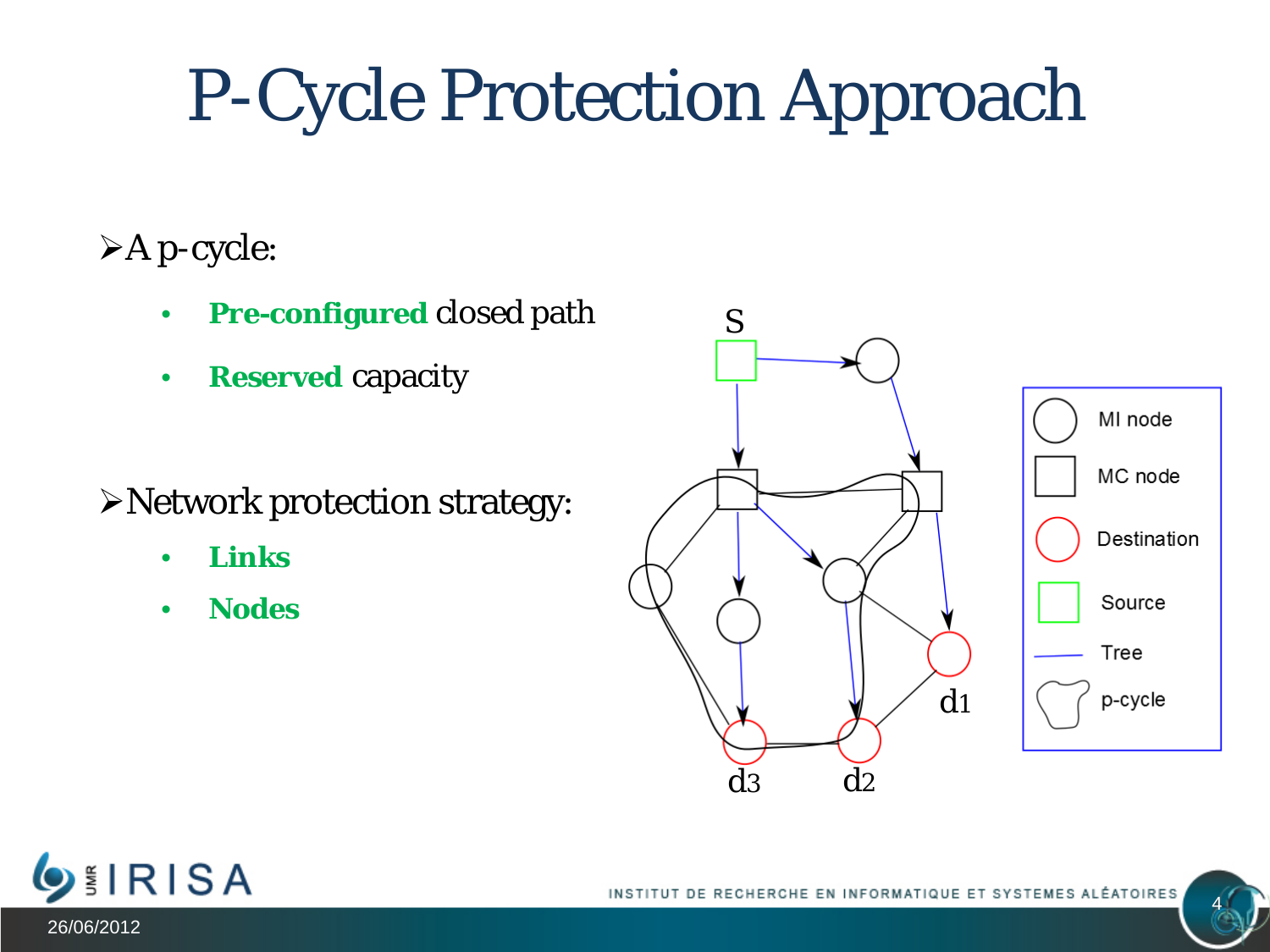#### Link Protection Mechanism

On-cycle link:

- The **failed** link is **on the p-cycle**
- Na **injects** the input light **signal** in **the p-cycle**.



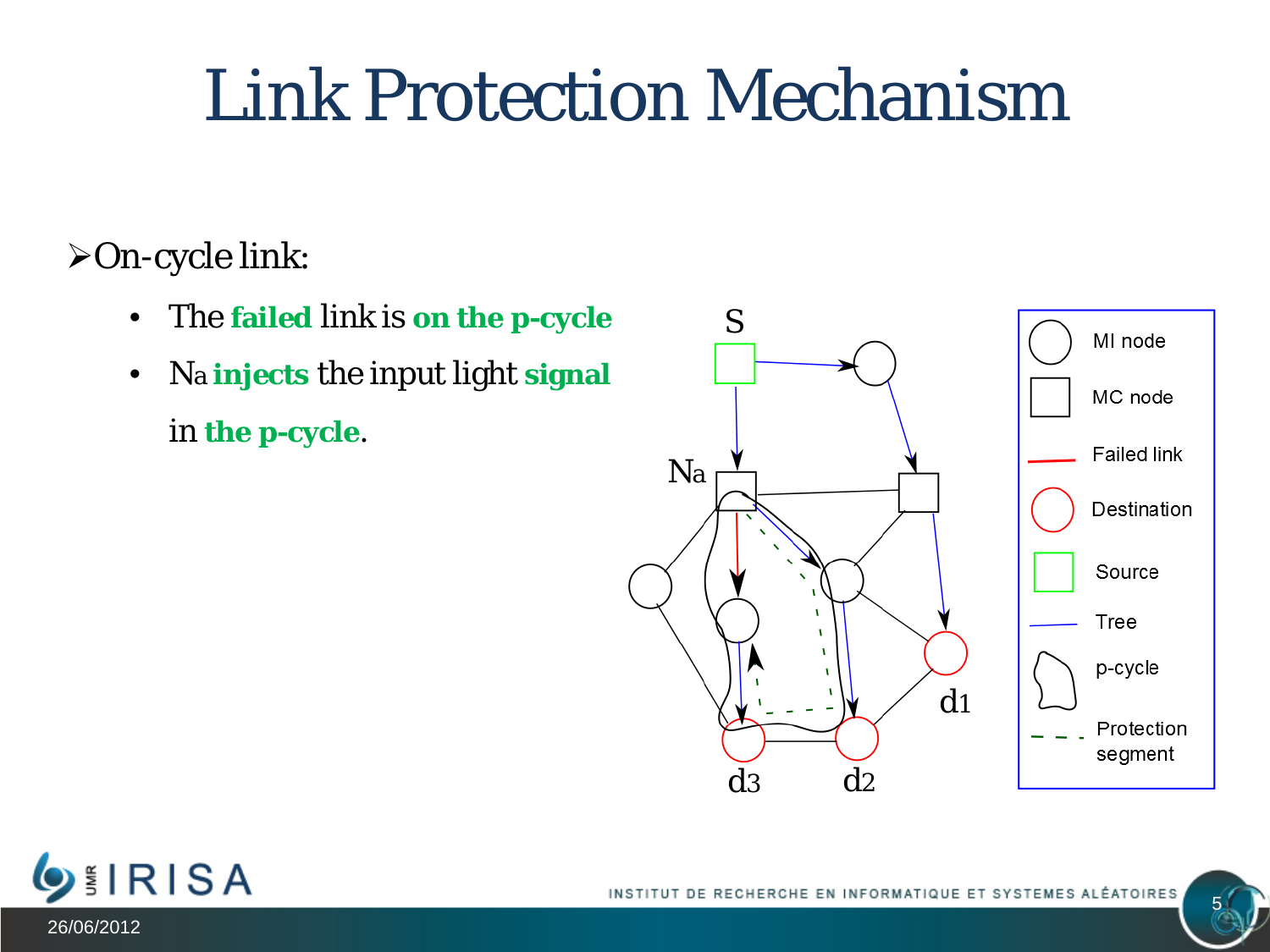#### Link Protection Mechanism

#### Straddling link:

- Link's end nodes are **on the p-cycle**.
- Link is **not used** by the p-cycle.
- Na **injects** the input light **signal** in

**the p-cycle.** Na



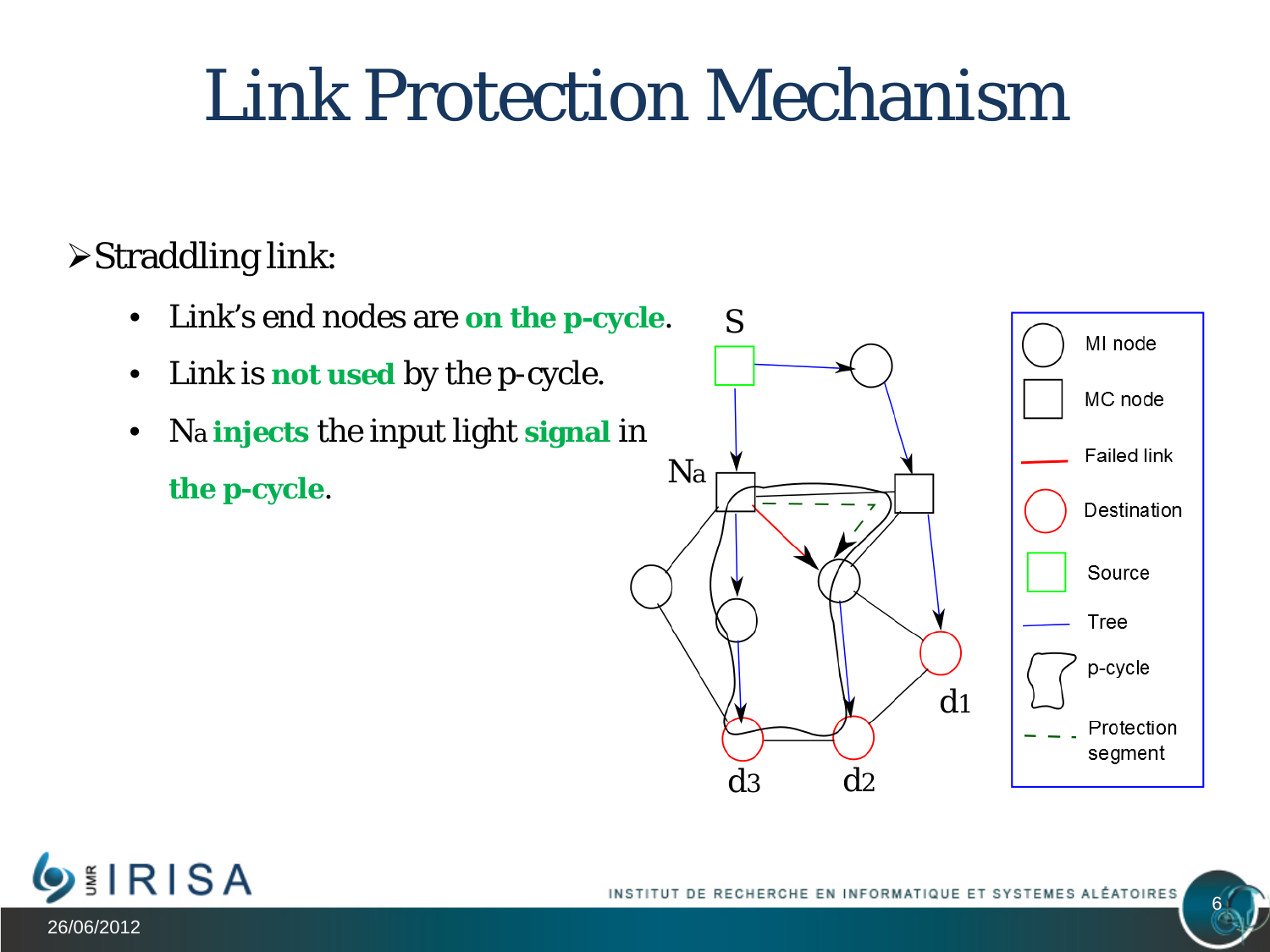Let *D* be the **set** of **destination affected** by a failure on a node **Nf**.

A p-cycle can **protect** Nf:

- If it contains a **protection segment** [Na, Ne] such that:
	- $\checkmark$  Na **activates** the p-cycle whenever **Nf** fails.
	- $\checkmark$  Every destination in **D** is **covered** by [Na, Ne].
	- Nf **does not belong** to [Na, Ne].

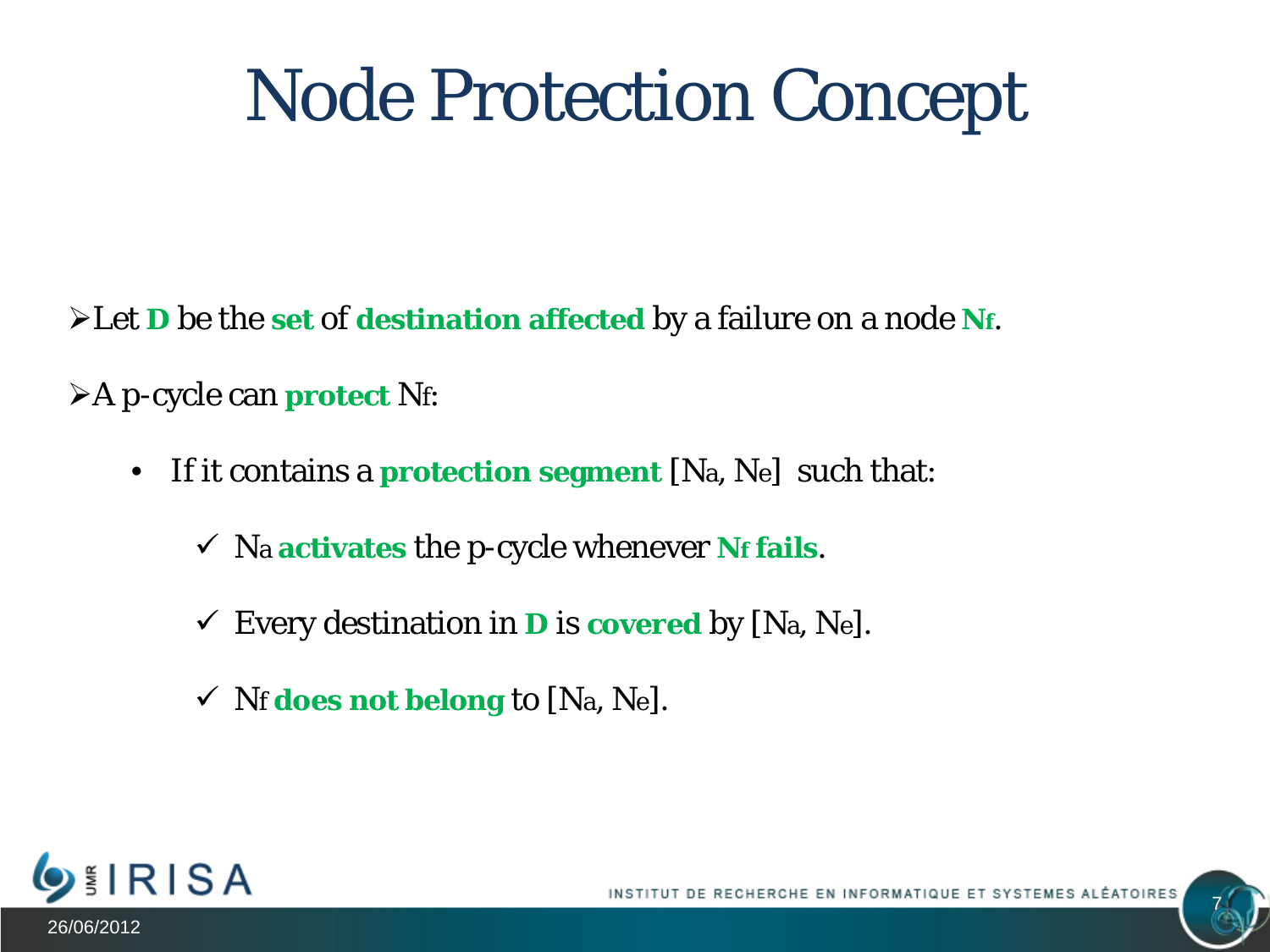Na is a **Multicast Capable** (MC) node

Na **splits** the input light signal into **two** 

**signals**:

- The **first** is injected in the **p-cycle**.
- The **second** is injected in the down

streaming node of the **light tree**.



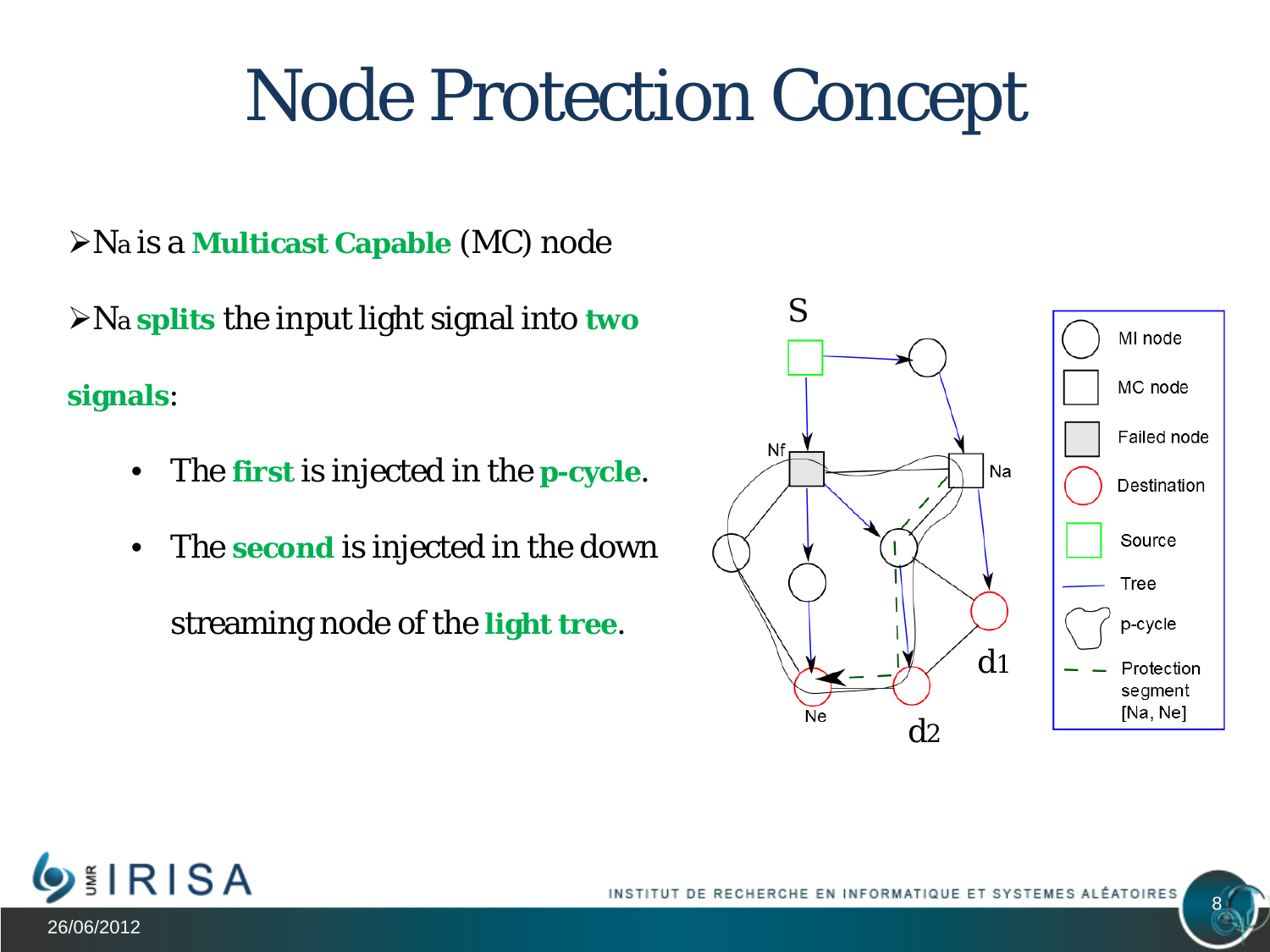Na is a **leaf destination** node:

• Na **injects** the input light **signal** in

the **p-cycle**.



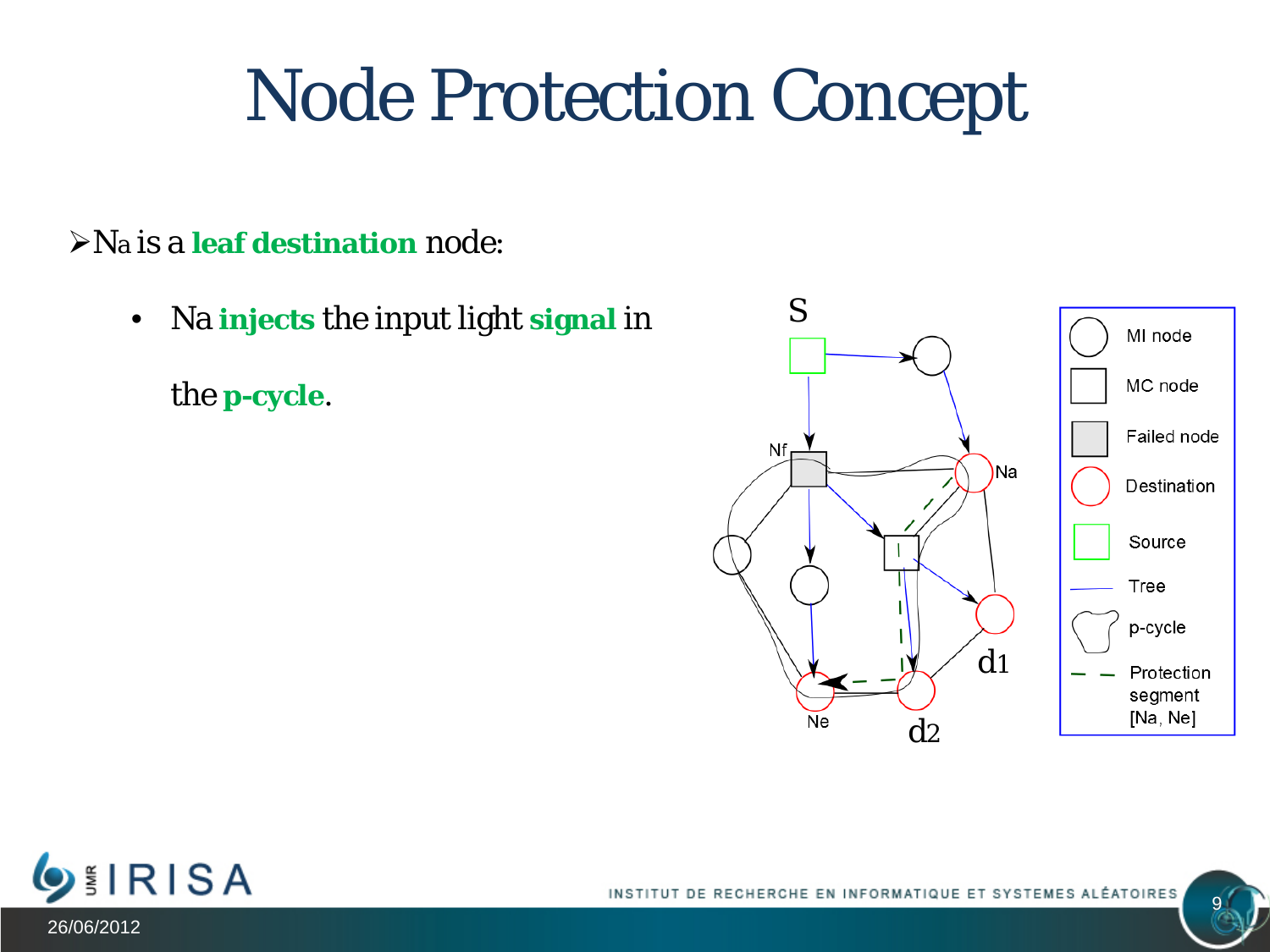Na is a **Multicast Incapable** (MI) node:

• It **reroutes** the multicast **traffic**

trough **the p-cycle**.

• Downsteaming **destination** of Na is **covered** by the p-cycle.



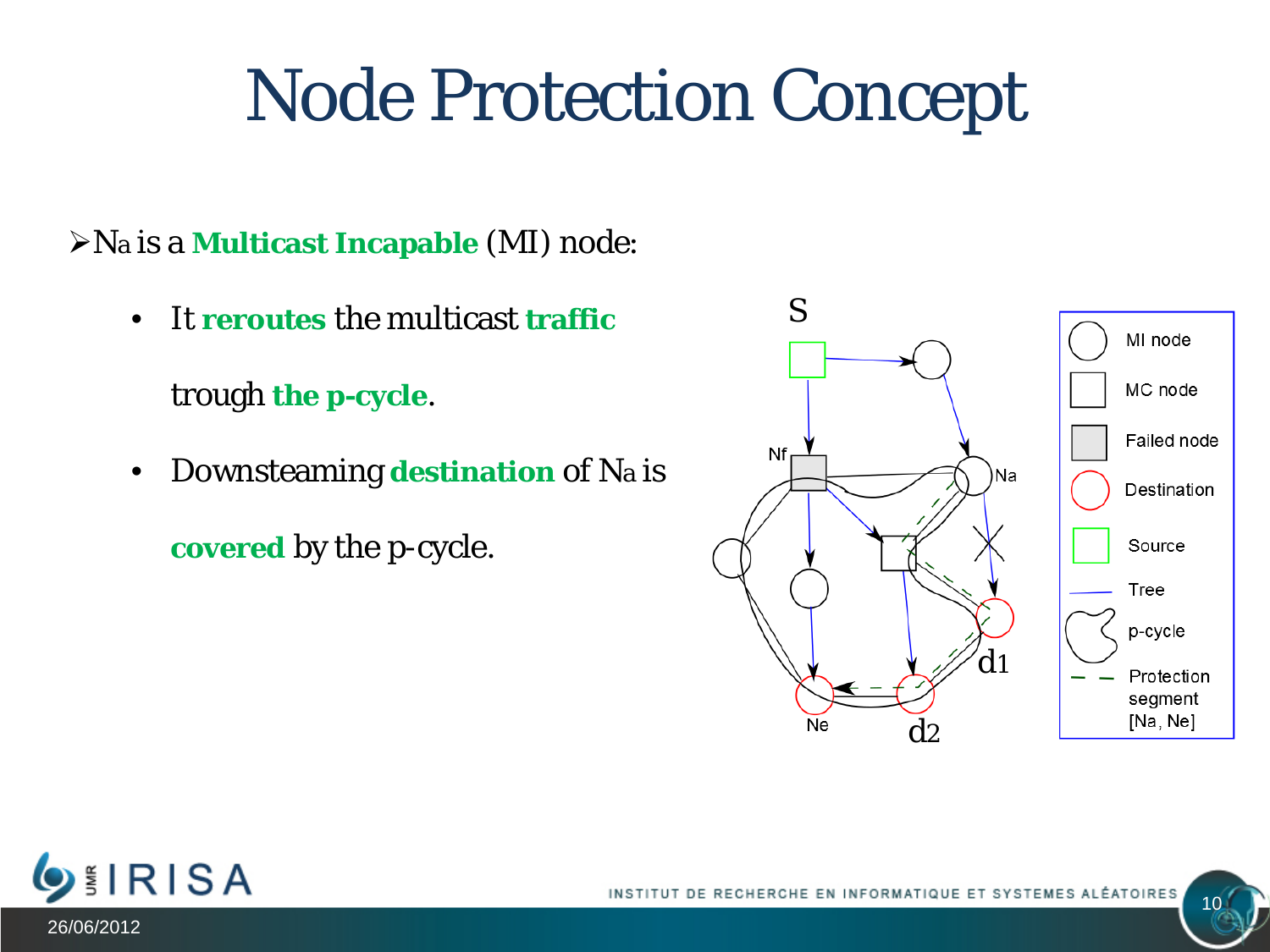## Existing Algorithm for Dynamic Multicast Traffic

- The **ESHN** algorithm:
	- **Dynamic** multicast traffic
	- **P**-cycle protection approach
	- The most **efficient** algorithm in the literature in terms of :
		- **Bandwidth** saving
		- **Acceptance rate** of the request
	- **High computational time!**
	- **Not adapted for sparse light-splitting constraints!**

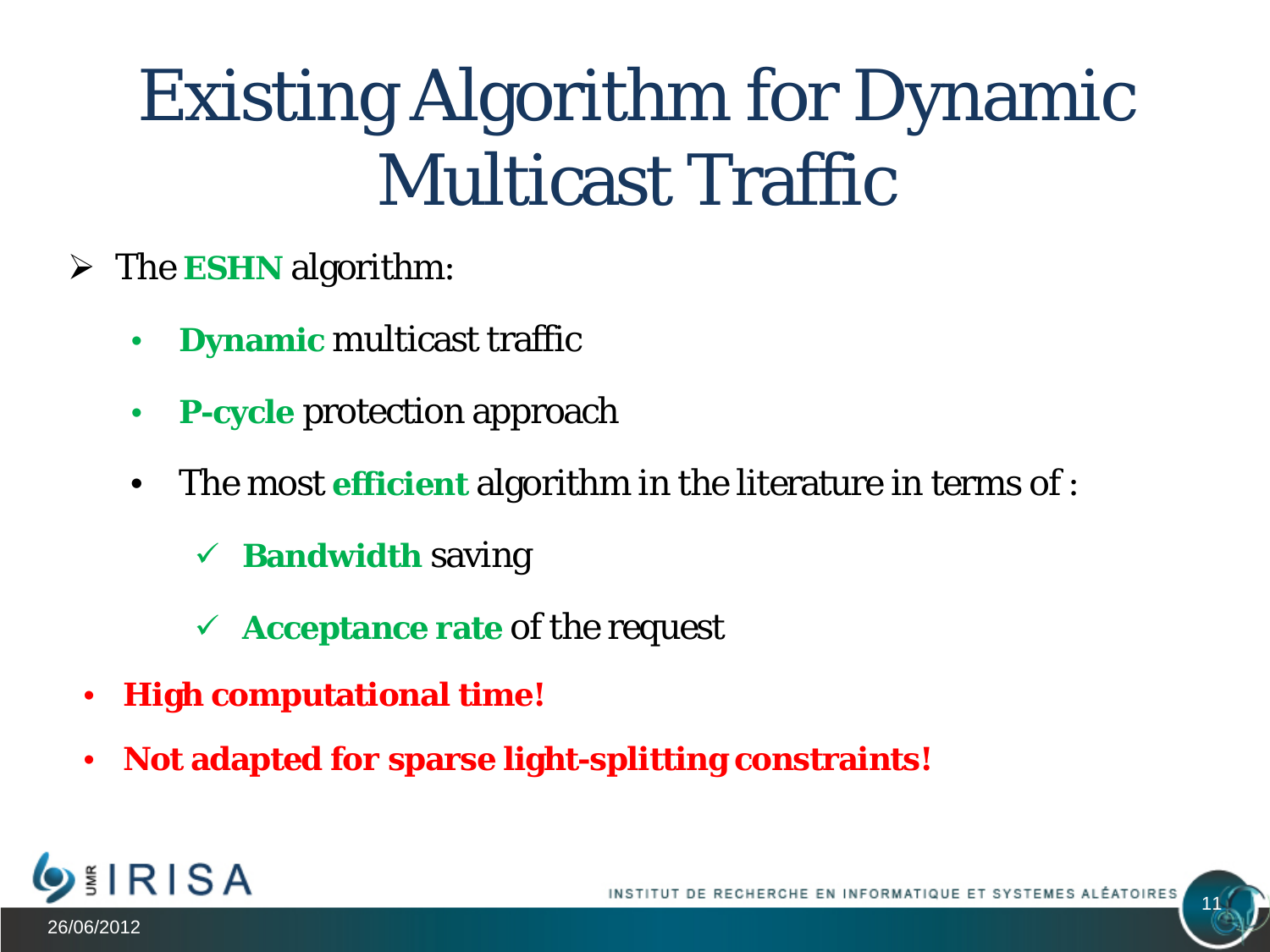## The Proposed Algorithms

- $\triangleright$  An improved version of ESHN:
	- Takes into consideration the **sparse light-splitting** constraints.
- The **NPCC-SSC** algorithm:
	- Uses our proposed **concept** for **node protection** with sparse light-splitting constraints.
	- Uses a **candidate cycle set** to maintain a **low computational time**.

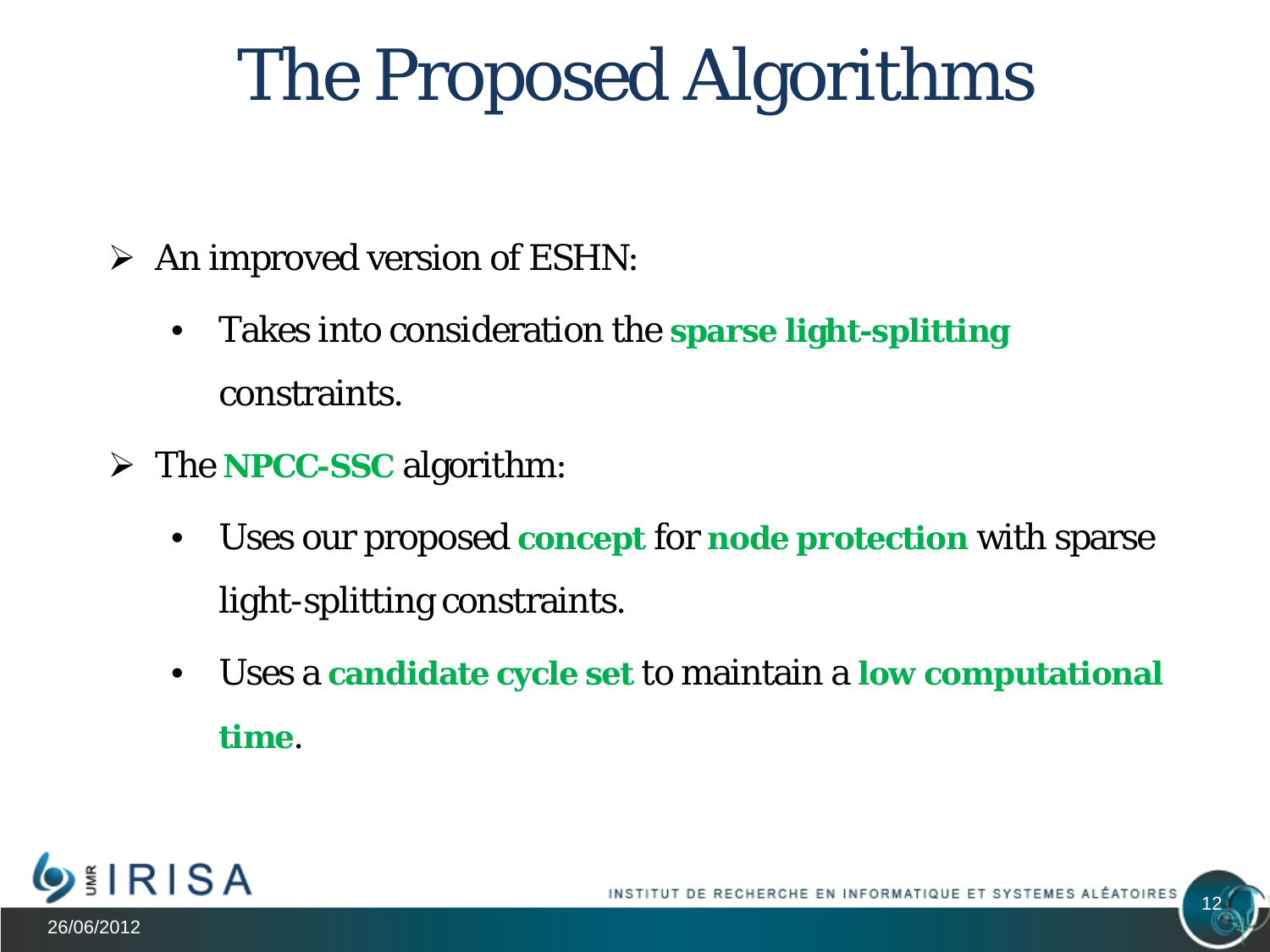## Candidate Cycles Selection

**NPCC-SSC** selects the candidate cycles in advance based on the protection capacity score *PC.*

$$
PC(Cj) = \frac{LCj}{|Cj|}
$$

- *LCj* : The amount of **link capacity** in the network that *Cj* can protect.
- |*Cj*| : The sum of **spare capacity** required by *Cj.*

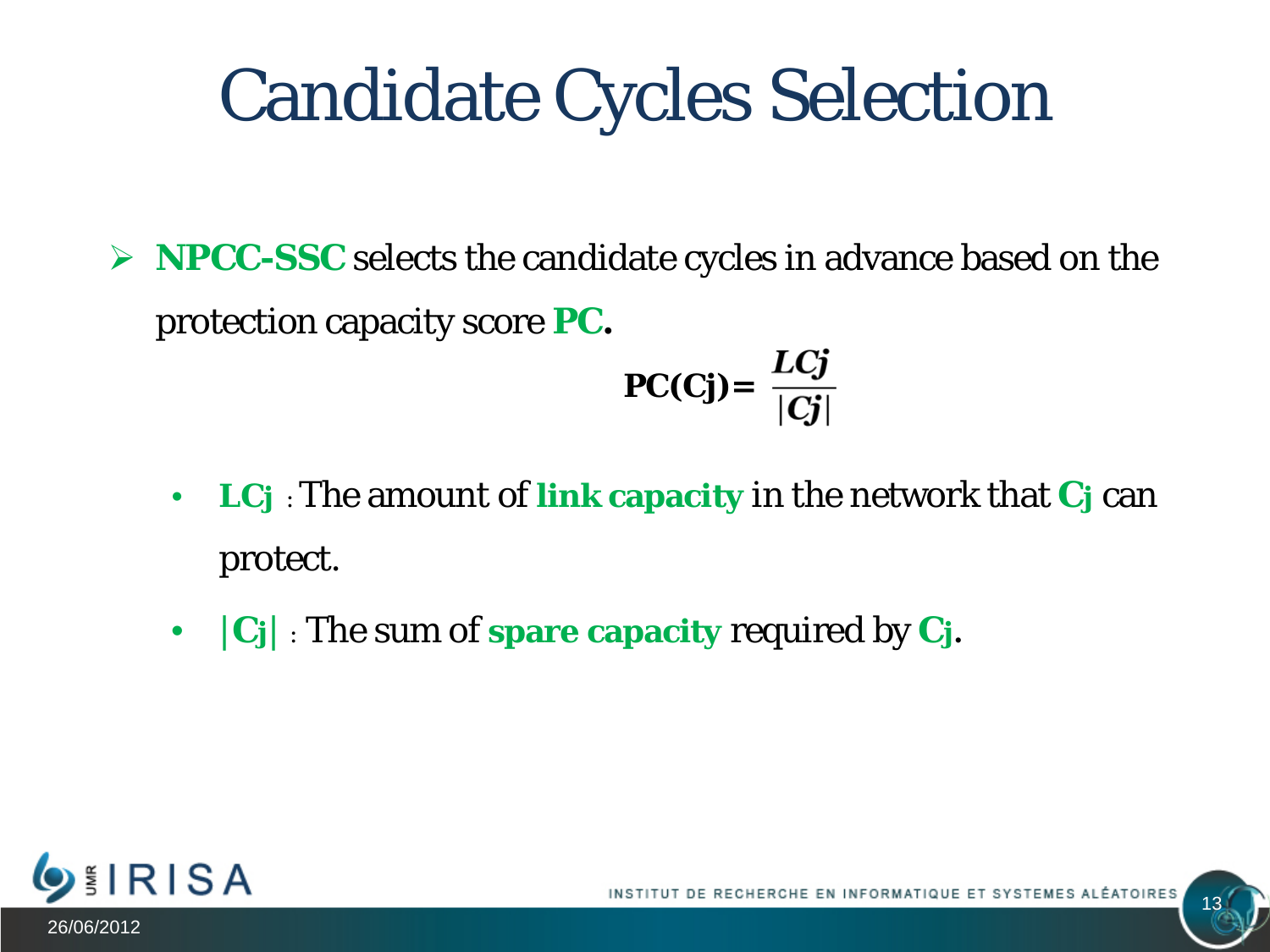### Performance Evaluation

- Dynamic Multicast traffic:
	- **2.500.000** requests for each traffic load value.
	- **Five** destinations in each multicast request.
- **50%** of nodes are **MI**.



Topology: **COST239** Network



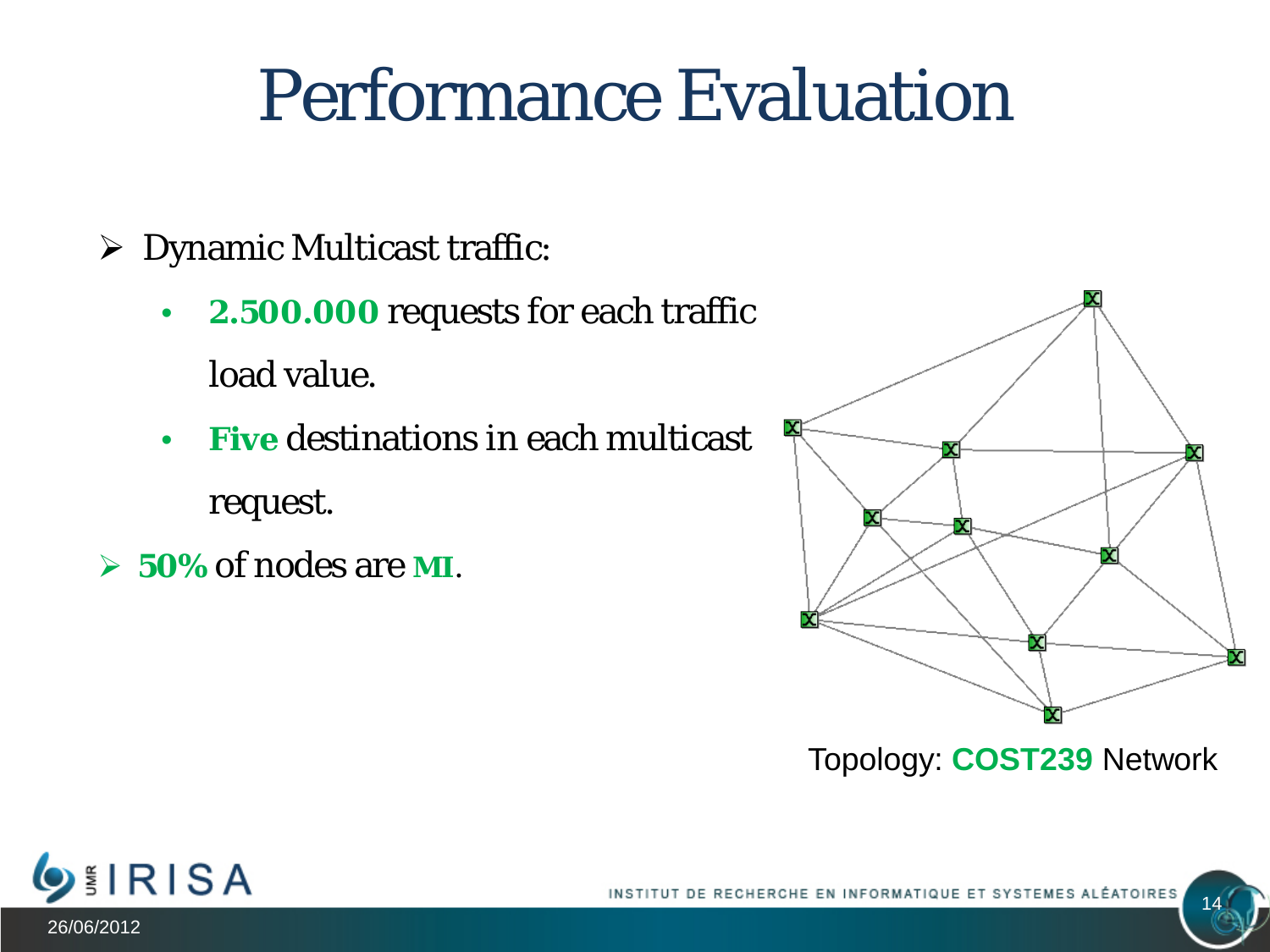## Blocking Probability *(BP)*





15

26/06/2012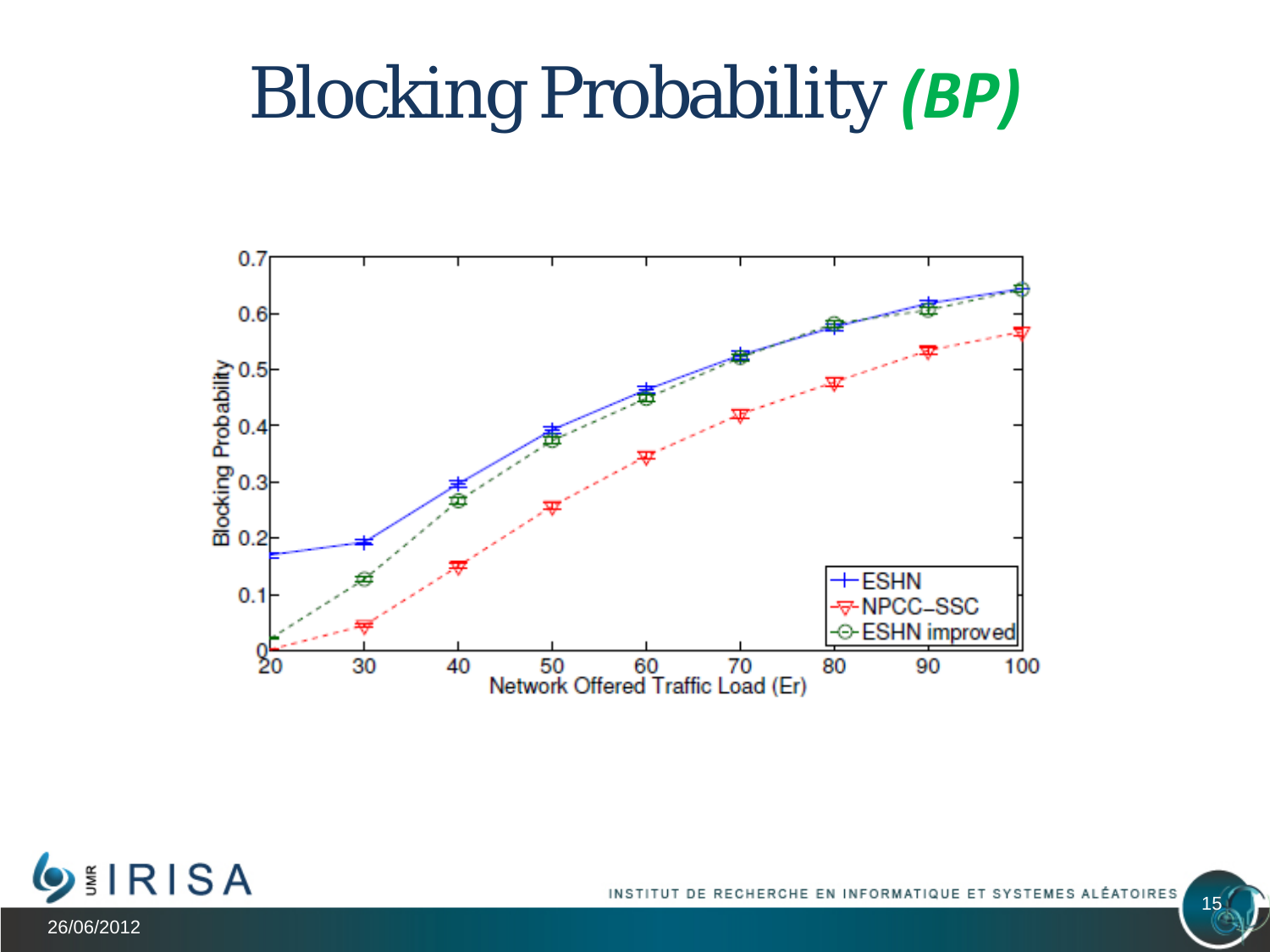#### Resource Utilization *(RU)*



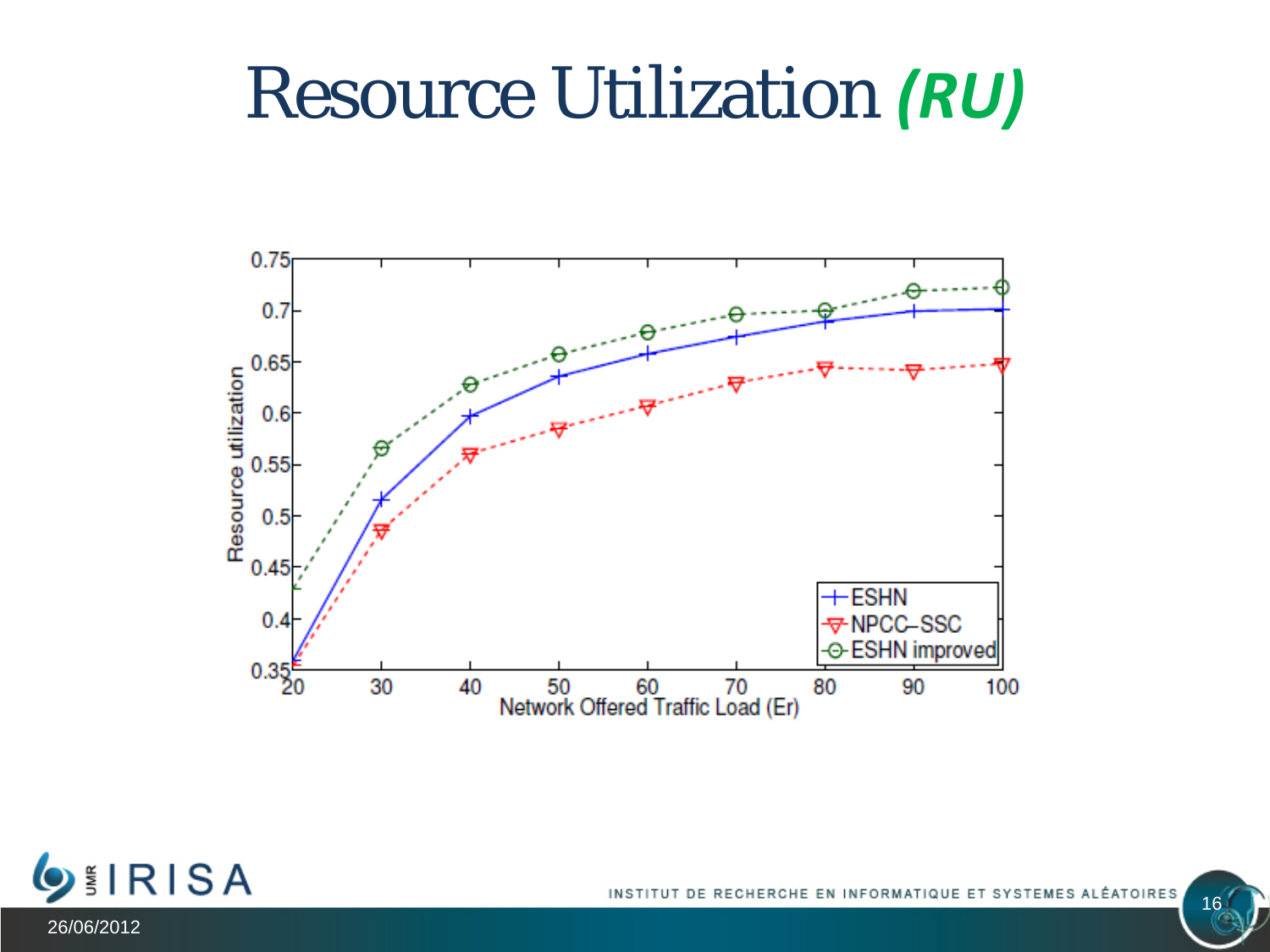## Average Computational Time *(CT)*



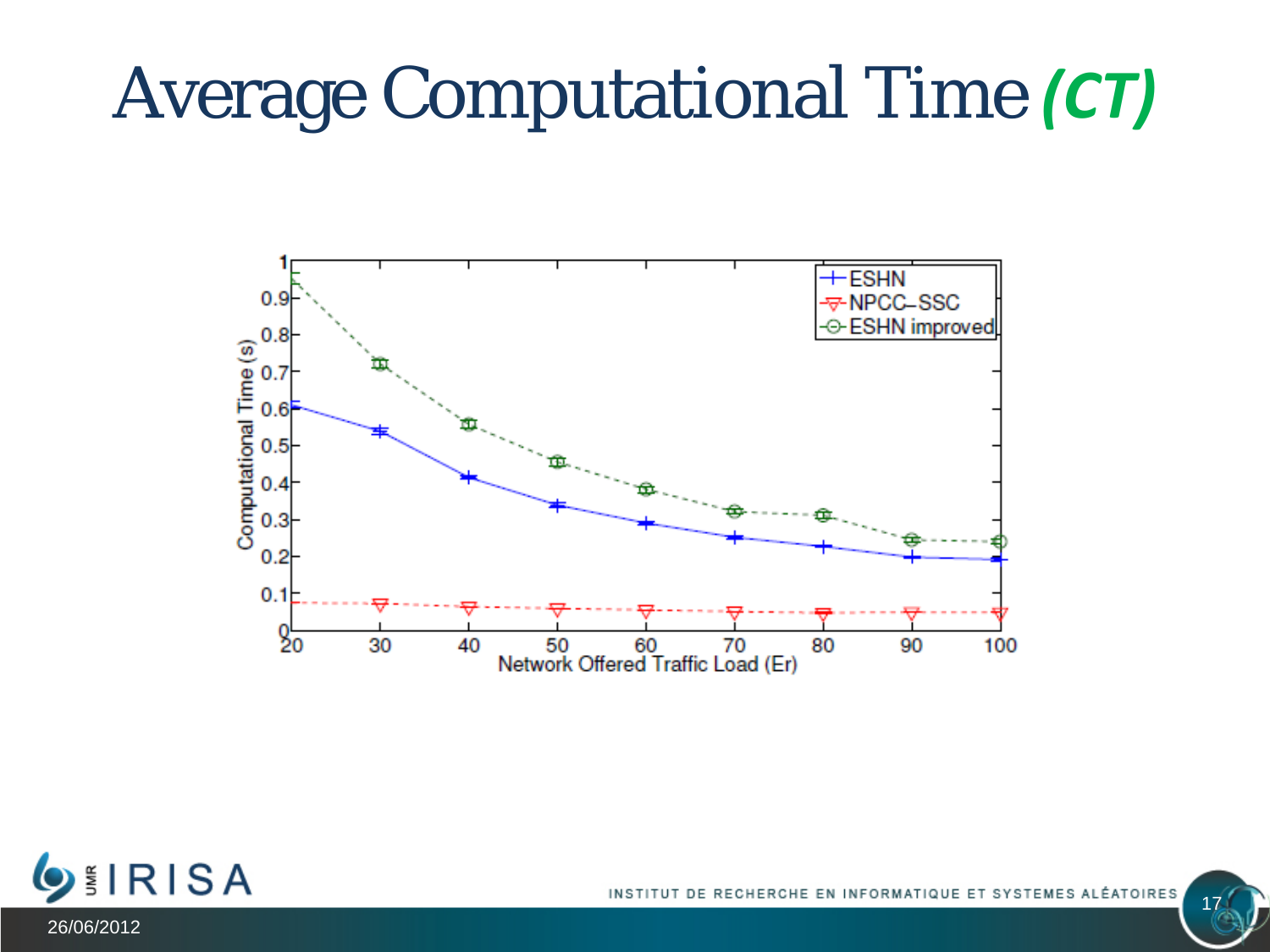#### Conclusion

|                                            | <b>ESHN</b>     | <b>ESHN improved</b> | <b>NPCC-SSC</b> |
|--------------------------------------------|-----------------|----------------------|-----------------|
| <b>Blocking</b><br><b>Probability (BP)</b> | The Highest one | <b>High</b>          | The Lowest one  |
| <b>Resource</b><br>Utilization (RU)        | <b>High</b>     | The Highest one      | The Lowest one  |
| <b>Computational</b><br>Time (CT)          | <b>Hight</b>    | The Highest one      | The Lowest one  |



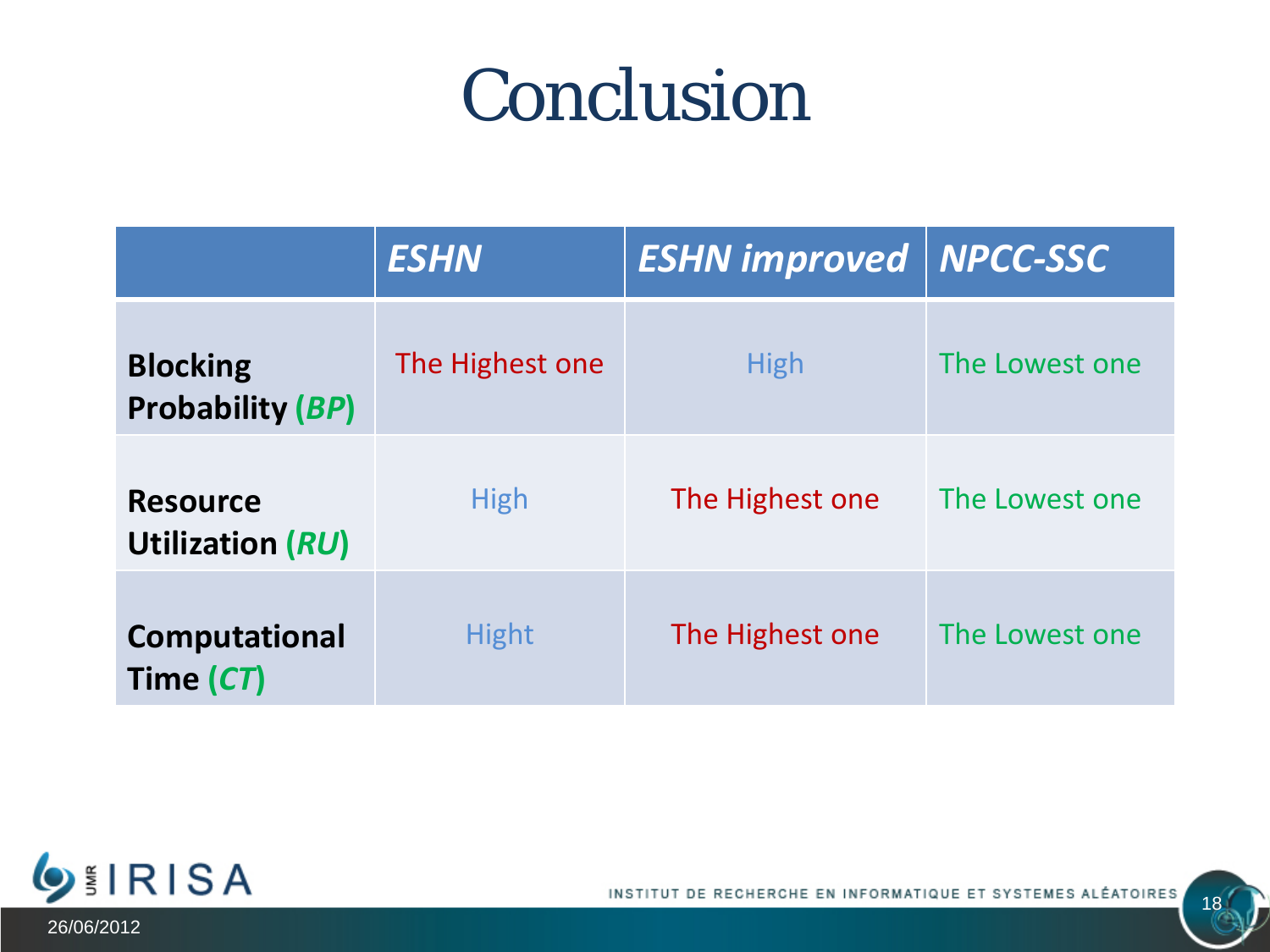## Thank you for your attention



RECHERCHE EN INFORMATIQUE ET SYSTEMES ALÉATOIRES INSTITUT DE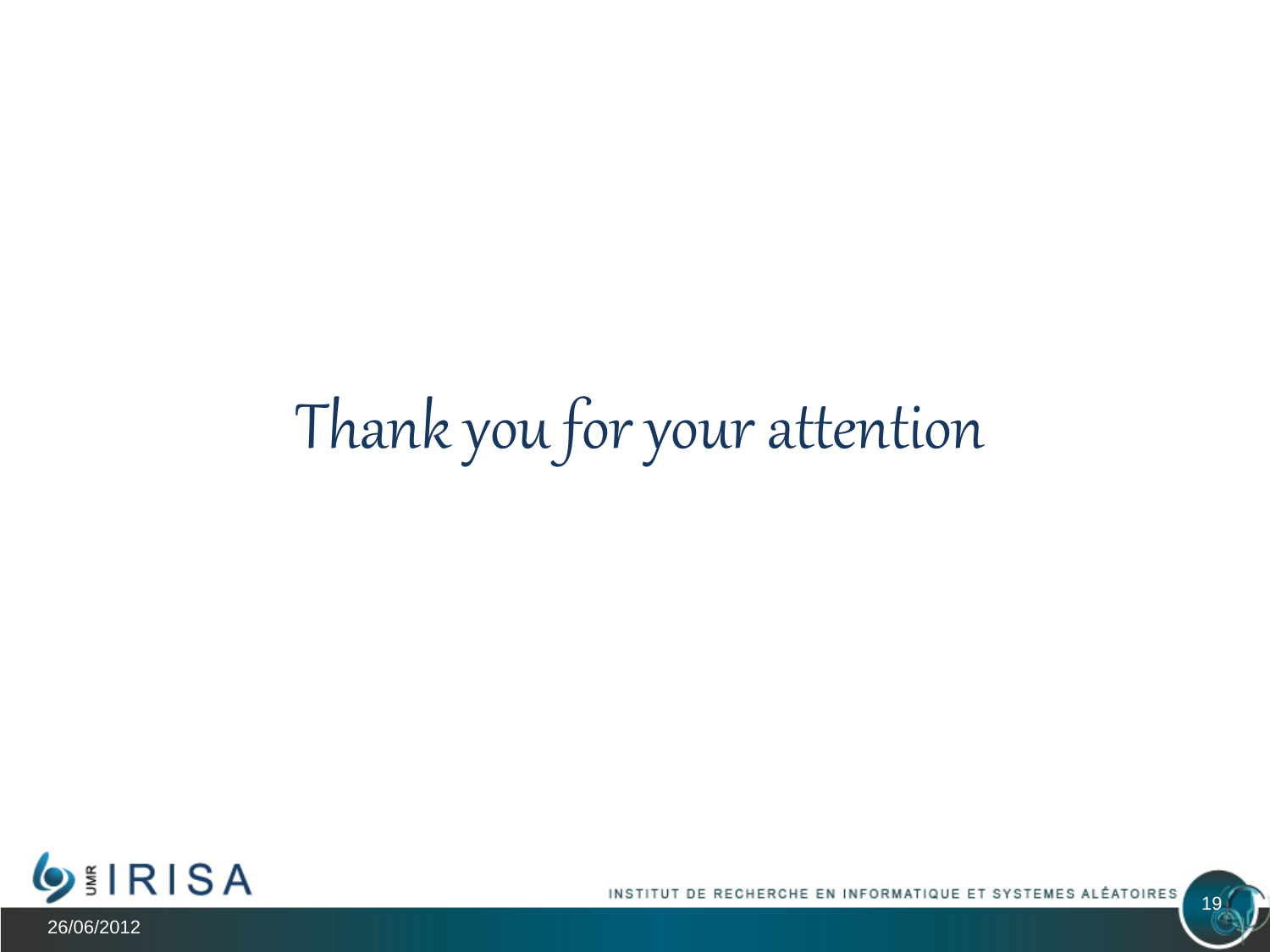#### Conclusion

- $\triangleright$  Problem:
	- **Node** and **link** failure recovery for dynamic **multicast** traffic in **sparse light-splitting** DWDM networks.
- $\triangleright$  Propositions:
	- Extending the **p-cycle** approach to support **node** protection with sparse light-splitting constraints.
	- Two novel algorithms:
		- **ESHN improved**
		- **NPCC-SSC**

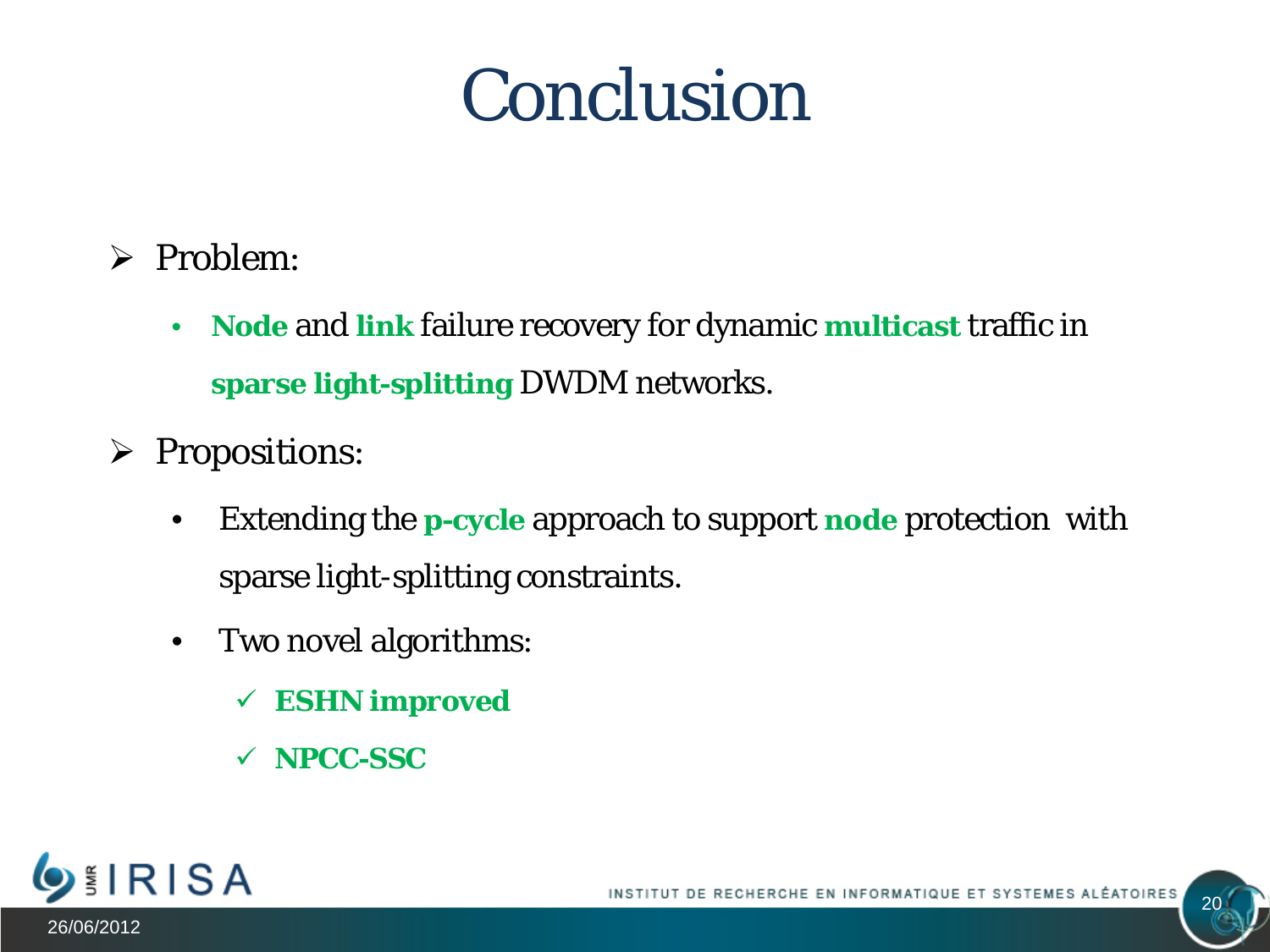### Performance Evaluation

#### Performance criteria:

- The Blocking Probability **(***BP***)**
	- Percentage of requests that **cannot be** routed or protected among the total number of requests.
- Average Computational Time **(***CT***)**
	- Required for **routing** and **protecting** a traffic request.
- Resource Utilization **(***RU***)**
	- Percentage of **reserved wavelengths** in the network among the total number of wavelengths.

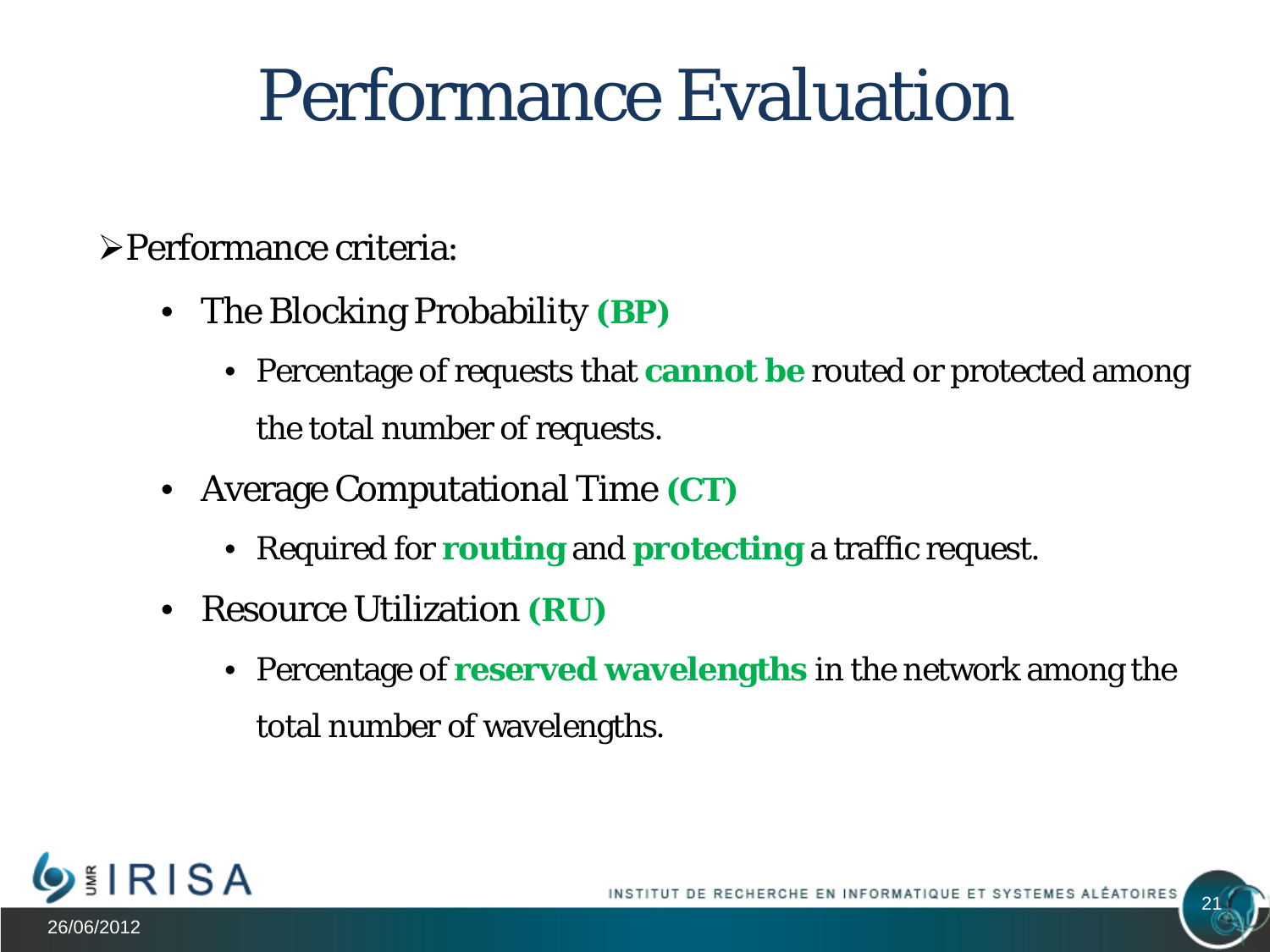## The ESHN Algorithm

- P-cycles are **selected** based on the Efficiency Score (*ES*).
	- The p-cycle with the **highest** *ES* is selected and configured.

$$
ES (Cj)=\frac{Wj,L+Wj,N}{|Cj|}
$$

- *Cj* : A protection p-cycle.
- **|***Cj***|** : The sum of **spare capacity** required by *Cj.*
- *Wj,L*: The amount of **working link** capacity protected by *Cj.*
- *Wj,N* : The number of **transit nodes** protected by *Cj.*